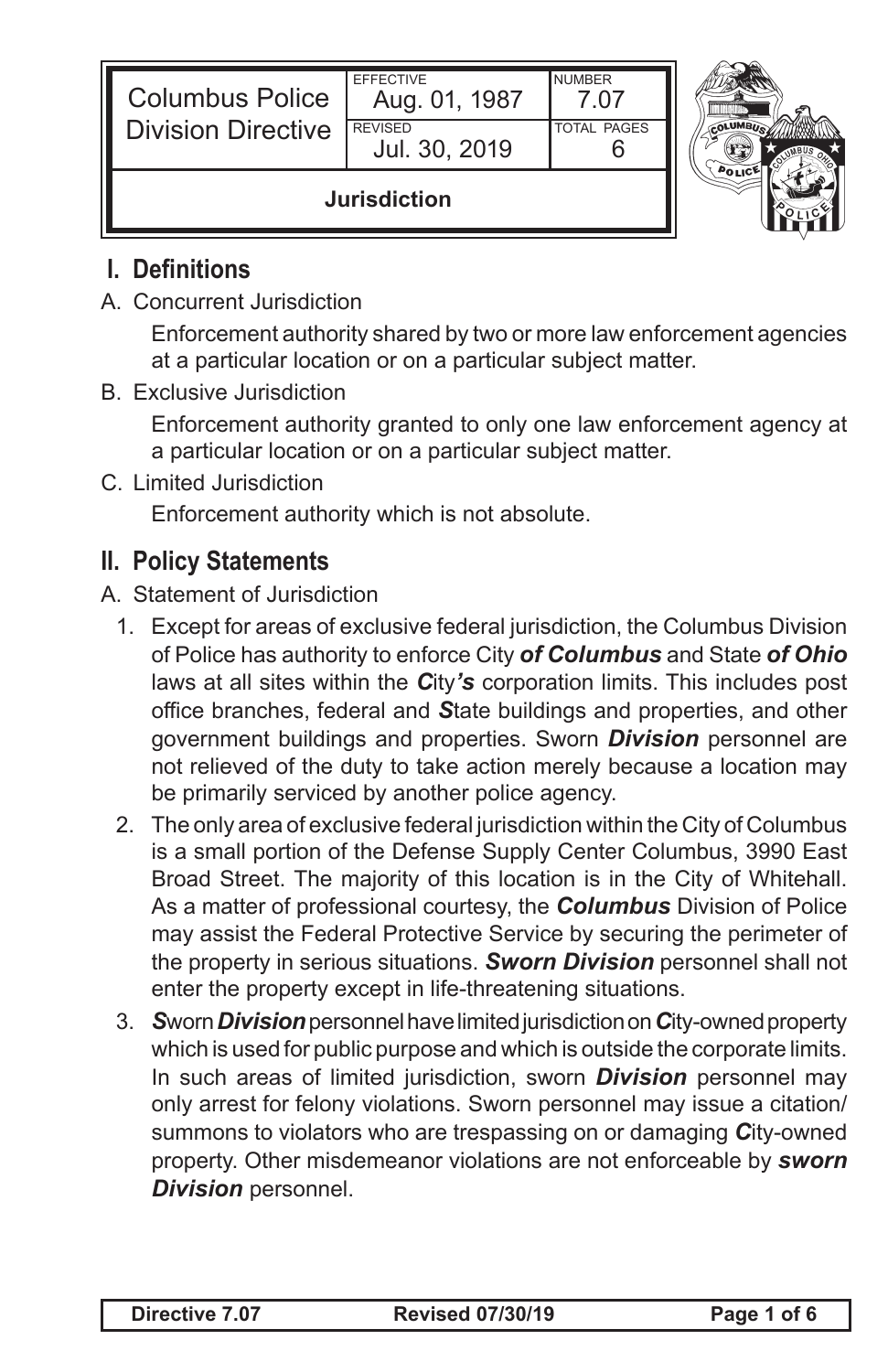- B. Determining Geographical Boundaries
	- 1. The Communications Bureau shall maintain current maps and other resources representing the geographical boundaries of the City of Columbus.
	- 2. *Sworn* Division personnel needing to determine if a certain location is within the corporate limits of the City of Columbus shall contact the Communications Bureau for clarification. The Communications Bureau shall be the ultimate authority in this determination.
- C. *Sworn* Division personnel shall not take law enforcement action outside the jurisdictional limits of the City of Columbus except as provided by law and Division policy. This does not prohibit Division personnel from exercising their rights as citizens as provided by *S*tate law.
- D. Two or More Agencies Effecting an Arrest
	- 1. The agency having jurisdiction over the location of the crime should retain custody of the prisoner.
	- 2. If neither agency has jurisdiction over the location of the crime, the agency having jurisdiction over the arrest location should retain custody of the prisoner.
- E. Agreements involving areas of concurrent jurisdiction have been established between the Columbus Division of Police and various agencies as follows:
	- 1. Properties in Franklin County
		- a. The Franklin County Sheriff's Office shall service the following:

| <b>James A. Karnes Building</b>               | 410 South High Street        |
|-----------------------------------------------|------------------------------|
| <b>Franklin County Animal Shelter</b>         | 4340 Tamarack Boulevard      |
| <b>Franklin County Board of Public Health</b> | <b>280 East Broad Street</b> |
| Franklin County Common Pleas Court            | 345 South High Street        |
| Franklin County Correction Center /           | 370 South Front Street       |
| Franklin County Correction Center II          | 2460 Jackson Pike            |
| <b>Franklin County Corrections Center</b>     | 2551 Fisher Road             |
| <b>Franklin County Courthouse</b>             | 373 South High Street        |
| <b>Franklin County Fleet Management</b>       | 1721 Alum Creek Drive        |
| Franklin County Sheriff's Patrol Bureau       | 1945 Frebis Avenue           |
| Franklin County Board of Elections Warehouse  | 1700 Morse Road              |
| Maryhaven                                     | 1791 Alum Creek Drive        |
| Franklin County Engineer's Office             | 970 Dublin Road              |
| Franklin County Juvenile Detention Center     | 399 South Front Street       |
| Franklin County Jobs & Family Services        | 80 East Fulton Street        |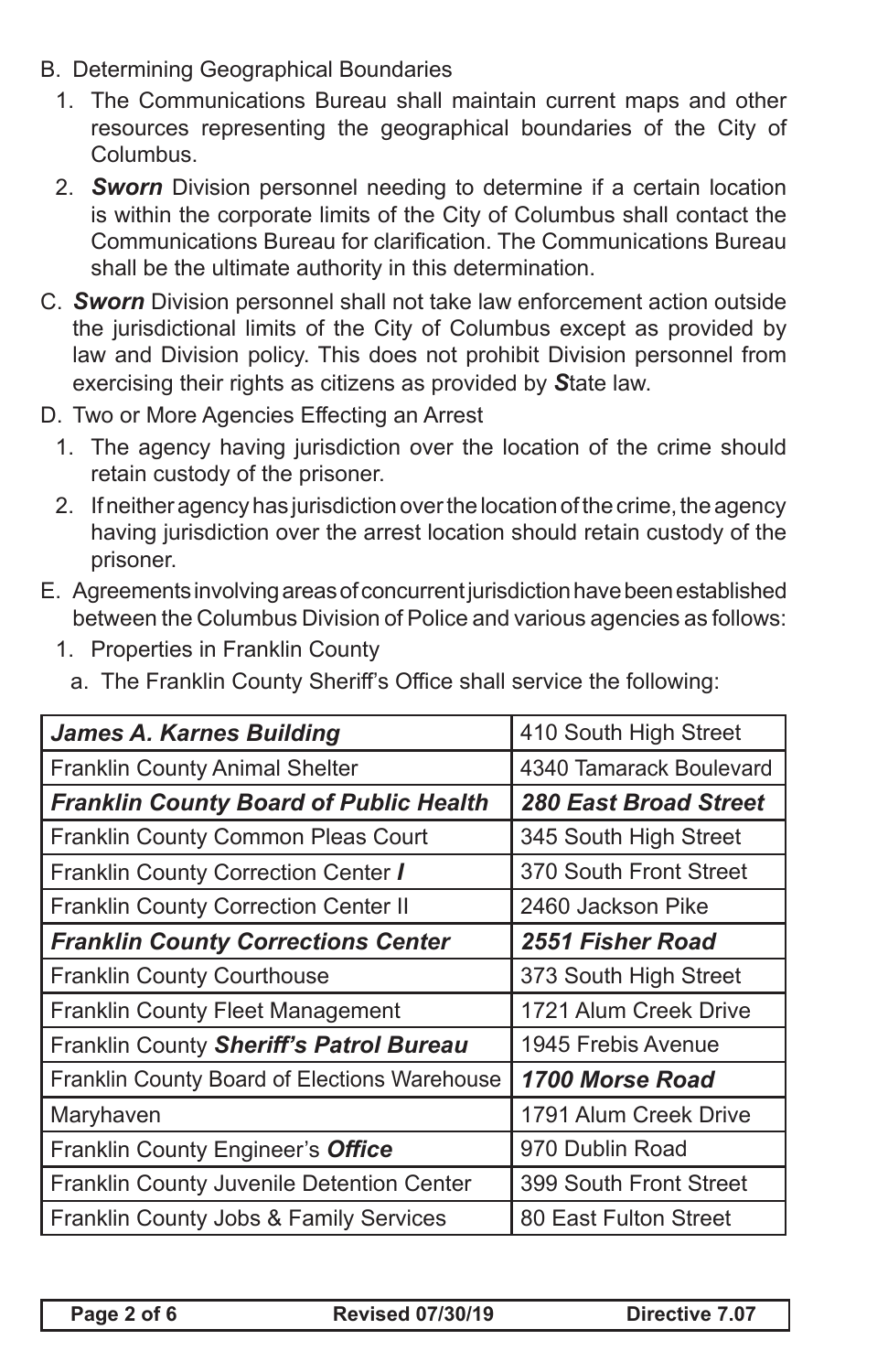| Franklin County Parking Garage           | 34 East Fulton           |  |
|------------------------------------------|--------------------------|--|
| Huntington Park                          | 330 Huntington Park Lane |  |
| <b>Prairie Township Community Center</b> | 5955 West Broad Street   |  |

Note: Even though *sworn Division personnel* may be routinely called to the above locations, *Franklin County* Sheriff's Office *personnel*  will assume final control and conduct any necessary investigations.

b. The Columbus Division of Police shall service the following:

| <b>Alvis House</b>                              | 1755 Alum Creek Drive |  |
|-------------------------------------------------|-----------------------|--|
| <b>Franklin County Municipal Court Building</b> | 375 South High Street |  |
| <b>National Veterans Memorial &amp; Museum</b>  | 300 West Broad Street |  |

- 2. The Ohio State University (OSU)
	- a. Primary law enforcement services *at* OSU main campus*,* University Hospital East *and OSU Airport* shall be provided by the OSU Police Division.
	- b. When assistance is requested from the OSU Police Division, sworn **Division** personnel shall respond and provide necessary law enforcement services.
	- c. *S*worn *Division* personnel shall take appropriate police action for incidents they observe and/or are dispatched to at OSU.
	- d. On-duty law enforcement officers of OSU shall be requested to, and shall have full authority to*,* enforce *S*tate laws while outside the jurisdiction of OSU and within the City *of Columbus* in one or more of the following circumstances.
		- (1) Observe a crime while upon OSU property or traveling to and from OSU property:
			- (a) Felony*: With the exception of non-violent drug offenses, i*f an OSU officer views a felony offense or otherwise has reasonable suspicion to believe that a felony has occurred or is about to occur outside of OSU property and within the *C*ity, the officer shall make any appropriate investigative detention and/or arrest according to law and take any appropriate measures to preserve the crime scene. OSU shall immediately notify the *Columbus Division of Police* radio room upon becoming aware of the potential criminal activity and their response. Upon arrival*,a sworn Division* supervisor shall make a determination as to whether to take control of any arrested person, evidence, and the crime scene. However, OSU *personnel*  may immediately transport or relocate any arrested person or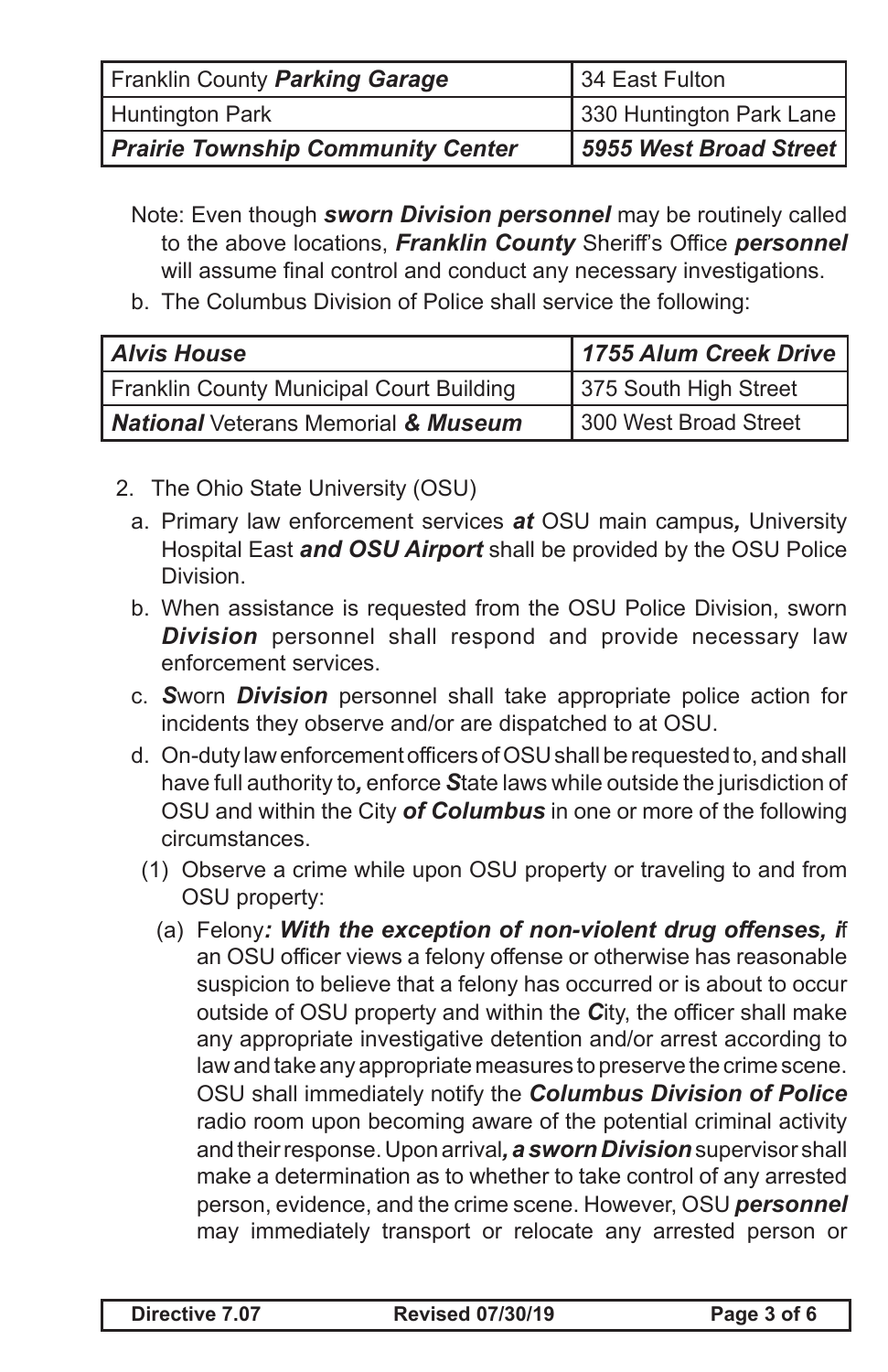evidence if the officer determines that remaining at the crime scene could endanger him or herself or others or threaten the preservation of any evidence. Should the *sworn Division* supervisor not take control then, if appropriate and according to law, OSU *personnel*  shall have full authority and responsibility, including*,* but not limited to*,* transport*ing* and slat*ing*, medical care, and/or jail expenses. When a *Division* officer is present and observes the same event as the OSU officer, the *Division* officer has *the* responsibility to be the primary responder and the OSU officer may supply mutual aid if requested by the *Columbus Division of Police*. In this case, all investigative and other work shall remain the responsibility of the *Division*. In addition, for purposes of this Agreement, once the immediate need for actions by the OSU officer ends and a *Division* officer responds, all further work shall remain the responsibility of *Division personnel*.

- (b) Non-Traffic Misdemeanors of Violence and/or Theft*:* If an OSU officer views a misdemeanor offense of violence and/or theft offense or otherwise has reasonable suspicion to believe a misdemeanor of violence and/or theft offense has occurred or is about to occur outside of OSU property and within the *C*ity, the *OSU* officer shall make any appropriate investigative detention and/or arrest according to law and shall have full authority and responsibility, including*,* but not limited to*,* transport*ing* and slat*ing*, for such *a* misdemeanor offense. OSU shall be responsible for any medical care and/or jail expenses.
- (c) Traffic Offenses and Traffic Direction*:* OSU officers shall not initiate traffic or pedestrian stops outside of OSU property based purely on misdemeanor violations of the *Columbus C*ity *Code* or Ohio Revised Code unless the violation poses an immediate danger to the public (*for example*, *the* driver appears to be OVI). If a traffic stop is made outside of OSU property and within the City for an immediate danger to the public, OSU *personnel* shall process the violation and make any arrests according to law. OSU *personnel*  shall have full authority and responsibility, including*,* but not limited to*,* transport*ing* and slat*ing*, for such misdemeanor traffic offenses. OSU shall be responsible for any medical care and/or jail expenses. OSU officers also shall not engage in traffic direction outside of OSU property *except* in emergency situations. If an OSU officer engages in emergency traffic direction off of OSU property, *he or she* shall relinquish control of the traffic scene upon arrival of *Division* personnel if requested.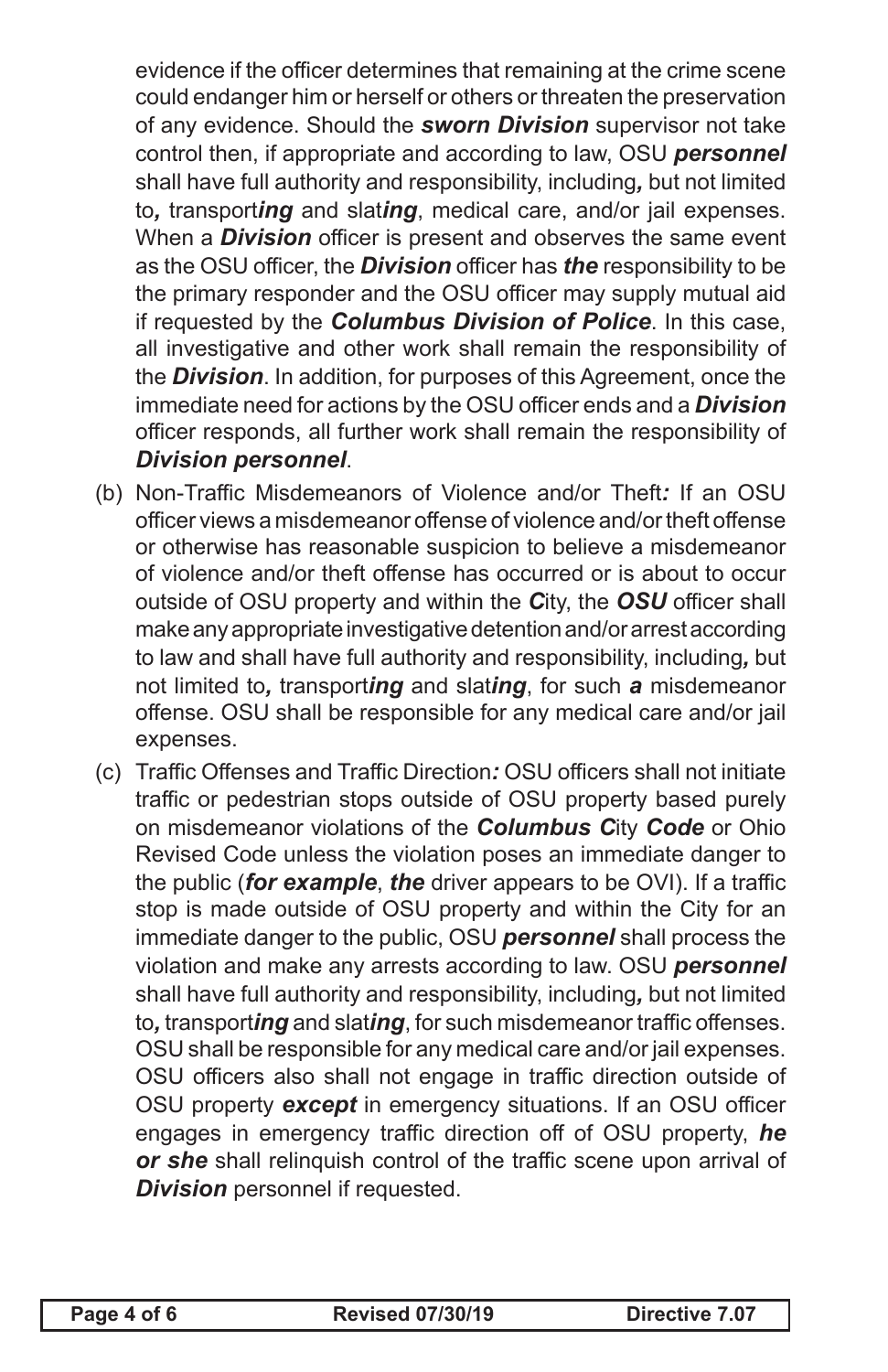- e. OSU *Police Division* has the authority to conduct investigations within the City for matters that originate within its home jurisdiction without request or prior notification to the City. If enforcement action is anticipated, OSU *personnel* must notify the respective radio rooms, or if time allows, communicate pursuant to *the* above section.
- 3. Columbus State Community College
	- a Primary law enforcement services on the Columbus State Community College campus will be provided by the Columbus State Police Department.
	- b. When assistance is requested from the Columbus State Police Department, sworn *Division* personnel shall respond and provide necessary law enforcement services.
	- c. *S*worn *Division* personnel shall take appropriate police action for incidents they observe and/or are dispatched to at the Columbus State Community College main campus.
- 4. State of Ohio
	- a. Police services at State of Ohio properties within the corporate limits of the City of Columbus shall be provided as follows:
		- (1) *S*worn *Division* personnel shall take appropriate police action for incidents they observe and/or are dispatched to involving State properties.
		- (2) The Ohio State Highway Patrol will normally assume final control and conduct any follow-up investigations for crimes committed on State properties. Upon request by the Ohio State Highway Patrol, or if determined to be necessary by a *Division* supervisor *at* the rank of lieutenant or higher, the Division may conduct either a joint or separate investigation.
- 5. *John Glenn* Columbus International Airport/Bolton Field Airport/ Rickenbacker International Airport
	- a. *John Glenn* Columbus International Airport, Bolton Field Airport, and Rickenbacker International Airport are operated by the Columbus Regional Airport Authority *(CRAA)*. Police services for these airports are provided as follows:
		- (1) *John Glenn* Columbus International Airport
			- (a) Primary law enforcement services will be provided by the *CRAA*. *The* Columbus *Division of* Police ha*s* concurrent jurisdiction at *John Glenn* Columbus *International Airport*.
			- (b) When assistance is requested from the *CRAA,* sworn *Division*  personnel shall respond and provide necessary law enforcement services.